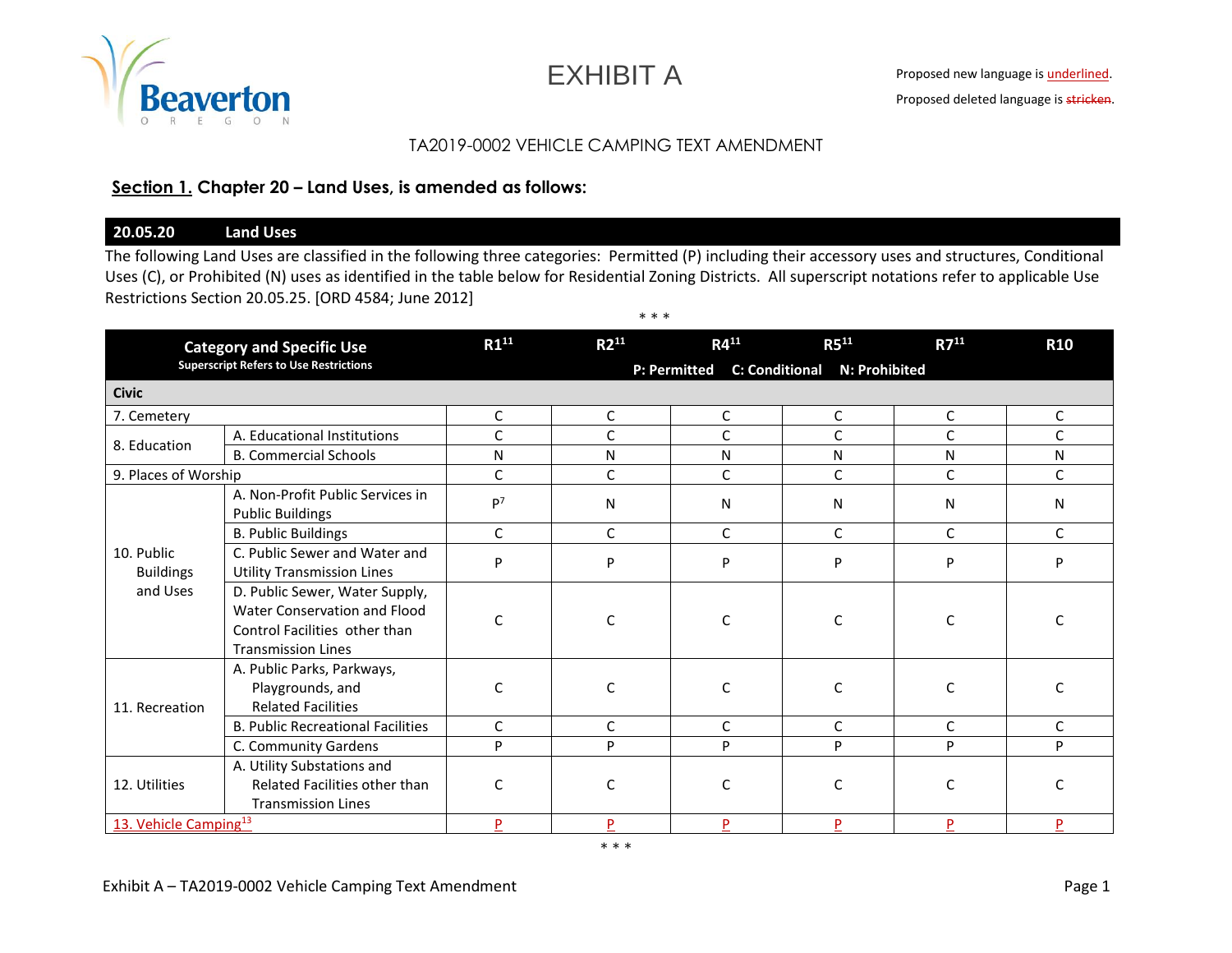# **20.05.25 USE RESTRICTIONS**

The following Use Restrictions refer to superscripts found in Section 20.05.20. [ORD 4584; June 2012]

\* \* \*

13. Vehicle Camping may occur only where allowed through a program established by Council resolution and administered by the Mayor. The use is subject to the special requirements found in Section 60.50.25.13.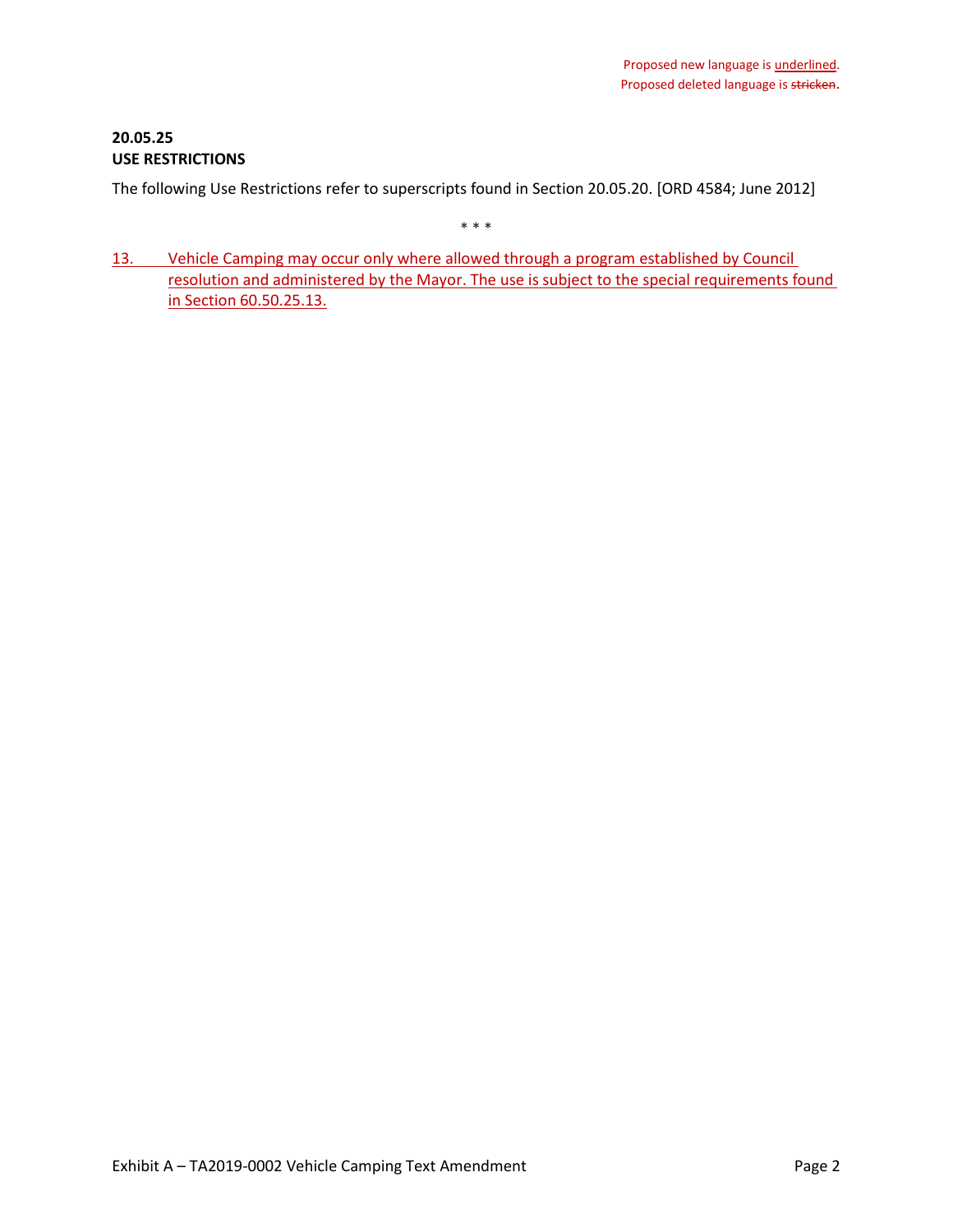Proposed deleted language is stricken.

**20.05.20 Land Uses**

The following Land Uses are Permitted (P), allowed with a Conditional Use (C) approval, or Prohibited (N) as identified in the following table for the Commercial Zoning Districts. All superscript notations refer to applicable Use Restrictions Section 20.10.25.

**\* \* \***

| <b>Category and Specific Use</b><br><b>Superscript Refers to</b>    |                                                                                | <b>NS</b>        | $\mathsf{CS}\phantom{0}$ | cc                           | GC               |
|---------------------------------------------------------------------|--------------------------------------------------------------------------------|------------------|--------------------------|------------------------------|------------------|
|                                                                     | <b>Use Restrictions</b>                                                        |                  | <b>P: Permitted</b>      | C: Conditional N: Prohibited |                  |
| <b>Civic</b>                                                        |                                                                                |                  |                          |                              |                  |
| 19. Cemetery                                                        |                                                                                | N                | N                        | N                            | N                |
| 20. Education                                                       | A. Commercial Schools                                                          |                  | D                        | P                            | D                |
|                                                                     | <b>B. Educational Institutions</b>                                             | D                | D                        | P                            | D                |
| 21. Places of Worship                                               |                                                                                |                  | P C <sup>7</sup>         | P                            | D                |
| 22. Public Buildings, Services and Uses                             |                                                                                |                  |                          | C                            |                  |
| 23. Recreation                                                      | A. Public Parks, Parkways, Playgrounds,<br>and Related<br><b>Facilities</b>    | D                | D                        | D                            | D                |
|                                                                     | <b>B. Recreational Facilities</b>                                              | P                | P                        | P                            | Þ                |
| 24. Social Organizations                                            |                                                                                |                  | P C <sup>7</sup>         | P                            | D                |
| 25. Transit Centers                                                 |                                                                                | Ν                |                          | Ċ                            | N                |
| 26. Utilities                                                       | A. Utility Substations and Related<br>Facilities other than Transmission Lines |                  |                          | C                            |                  |
|                                                                     | <b>B. Transmission Lines</b>                                                   | Þ                | D                        | P                            | D                |
| 27. Vehicle Camping <sup>17</sup>                                   |                                                                                | P                | P                        | $\overline{P}$               | P                |
| <b>Hours of Operation</b>                                           |                                                                                |                  |                          |                              |                  |
| 278. Uses Operating between 10:00 pm and 7:00 am <sup>5 13 16</sup> |                                                                                | P C <sup>6</sup> | $P C^{67}$               | P                            | P C <sup>8</sup> |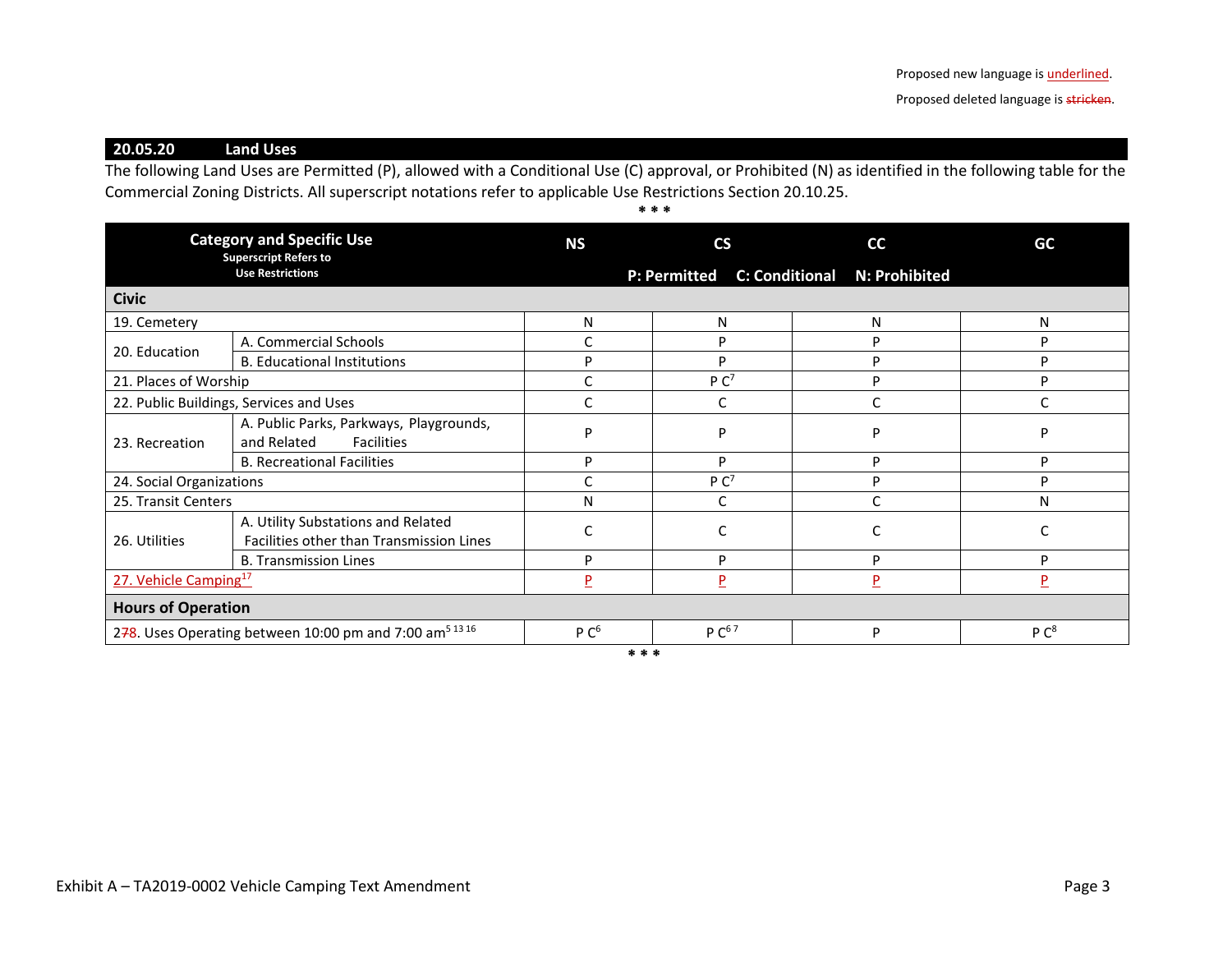#### **20.10.25 USE RESTRICTIONS**

The following Use Restrictions refer to superscripts found in Section 20.10.20.

\* \* \*

17. Vehicle Camping may occur only where allowed through a program established by Council resolution and administered by the Mayor. The use is subject to the special requirements found in Section 60.50.25.13. Vehicle Camping uses do not require Conditional Use for extended hours of operation.

#### **20.10.30 OTHER NS ZONING REQUIREMENTS**

Uses shall be subject to the following (excludes food cart pods, parks and playgrounds, and vehicle camping):

- 1. Activity is conducted wholly within an enclosed structure, except for outside play areas for child care and educational facilities and as allowed in item 2, below.
- 2. Accessory open air sales / display / storage shall constitute no more than 5% of the gross building floor area of any individual establishment.

\* \* \*

### **20.10.35 OTHER CS ZONING REQUIREMENTS**

Uses shall be subject to the following (excludes food cart pods, parks and playgrounds, and vehicle camping):

- 1. Activity is conducted wholly within an enclosed structure, except for outside play areas for child care and educational facilities and as allowed in item 2, below.
- 2. Accessory open air sales / display / storage shall constitute no more than 5% of the gross building floor area of any individual establishment.

\* \* \*

#### **20.10.40 OTHER CC ZONING REQUIREMENTS**

Uses shall be subject to the following (excludes food cart pods, parks and playgrounds, and vehicle camping):

- 1. Activity is conducted wholly within an enclosed structure, except for outside play areas for child care and educational facilities, transit centers and as allowed in items 2 and 3 below.
- 2. Accessory open air sales / display / storage shall be Permitted for horticultural and food merchandise only and shall constitute no more than 5% of the gross building floor area of any individual establishment.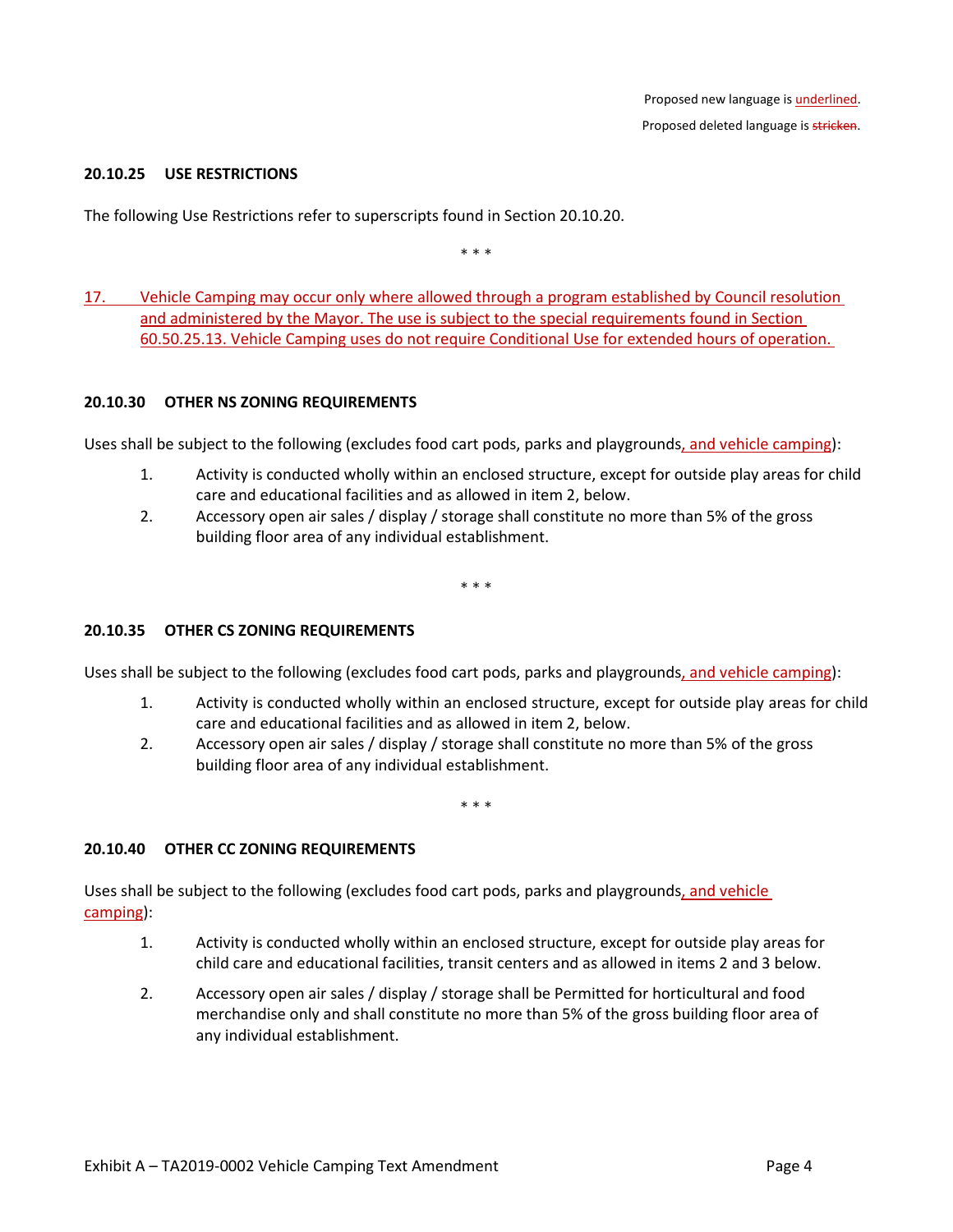# **20.15.20 Land Uses**

The following Land Uses are Permitted (P), allowed with a Conditional Use (C) approval, or Prohibited (N) as identified in the following table for the Employment and Industrial Zoning Districts. All superscript notations refer to applicable Use Restrictions Section 20.15.25. [ORD 4584; June 2012]

\* \* \*

|                                             | <b>Category and Specific Use</b><br><b>Superscript Numbers Refer to Footnote</b>                                                                                 | OI | <b>OI-NC</b><br>P: Permitted C: Conditional N: Prohibited | <b>IND</b> |
|---------------------------------------------|------------------------------------------------------------------------------------------------------------------------------------------------------------------|----|-----------------------------------------------------------|------------|
| <b>Civic</b>                                |                                                                                                                                                                  |    |                                                           |            |
|                                             | A. Commercial Schools                                                                                                                                            | C  | N                                                         | N          |
| 20. Education $1$                           | <b>B. Educational Institutions</b>                                                                                                                               |    | N                                                         |            |
|                                             | C. Job Training and Vocational<br><b>Rehabilitation Services</b>                                                                                                 | P  | N                                                         | D          |
| 21. Public Buildings and Uses <sup>15</sup> |                                                                                                                                                                  | P  | N                                                         |            |
| 22. Railroad<br>Tracks and                  | A. Freight <sup>16</sup>                                                                                                                                         | P  | N                                                         | D          |
| <b>Facilities</b>                           | <b>B.</b> Passenger                                                                                                                                              | р  | N                                                         | D          |
| 23. Recreation $1$                          | A. Public Parks and Recreational<br><b>Facilities</b>                                                                                                            | D  | N                                                         | D          |
|                                             | B. Private Recreation Facilities <sup>17</sup>                                                                                                                   | P  | D                                                         | P          |
| 24. Transit Centers <sup>18</sup>           |                                                                                                                                                                  | p  | P                                                         |            |
| 25. Utilities                               | A. Facilities Related to Utility<br>Distribution,<br>such as Substations,<br>Water Towers, Pump<br>Stations, other than Transmission Lines or<br>Plants<br>Power |    |                                                           |            |
| 26. Vehicle Camping <sup>26</sup>           |                                                                                                                                                                  | D  | P                                                         | Þ          |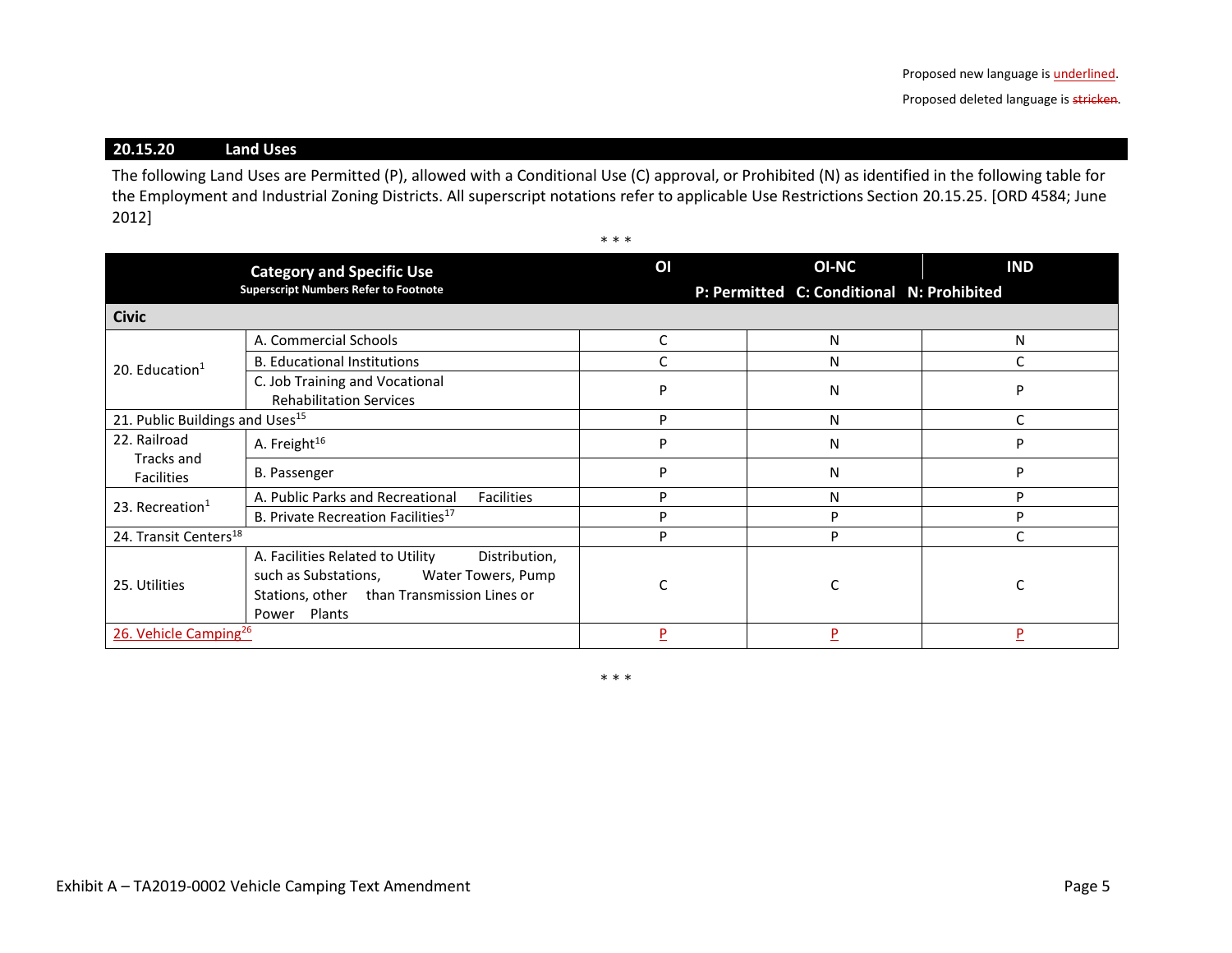### **20.15.25 USE RESTRICTIONS**

The following Use Restrictions refer to superscripts found in Section 20.15.20.

\* \* \*

26. Vehicle Camping may occur only where allowed through a program established by Council resolution and administered by the Mayor. The use is subject to the special requirements found in Section 60.50.25.13.

#### **20.15.30 SUPPLEMENTAL DEVELOPMENT REQUIREMENTS**

In addition to the site development requirements listed in Section 20.15.15., development in Industrial zoning districts shall be subject to the following supplemental development requirements:

\* \* \*

- 3. **Required Conditions.** The following is required for development within the Office Industrial and Industrial zoning districts:
	- A. All business, service, repair, processing, storage or merchandise display shall be conducted wholly within an enclosed building unless screened by a sight-obscuring fence or wall, excluding outdoor seating and vehicle camping.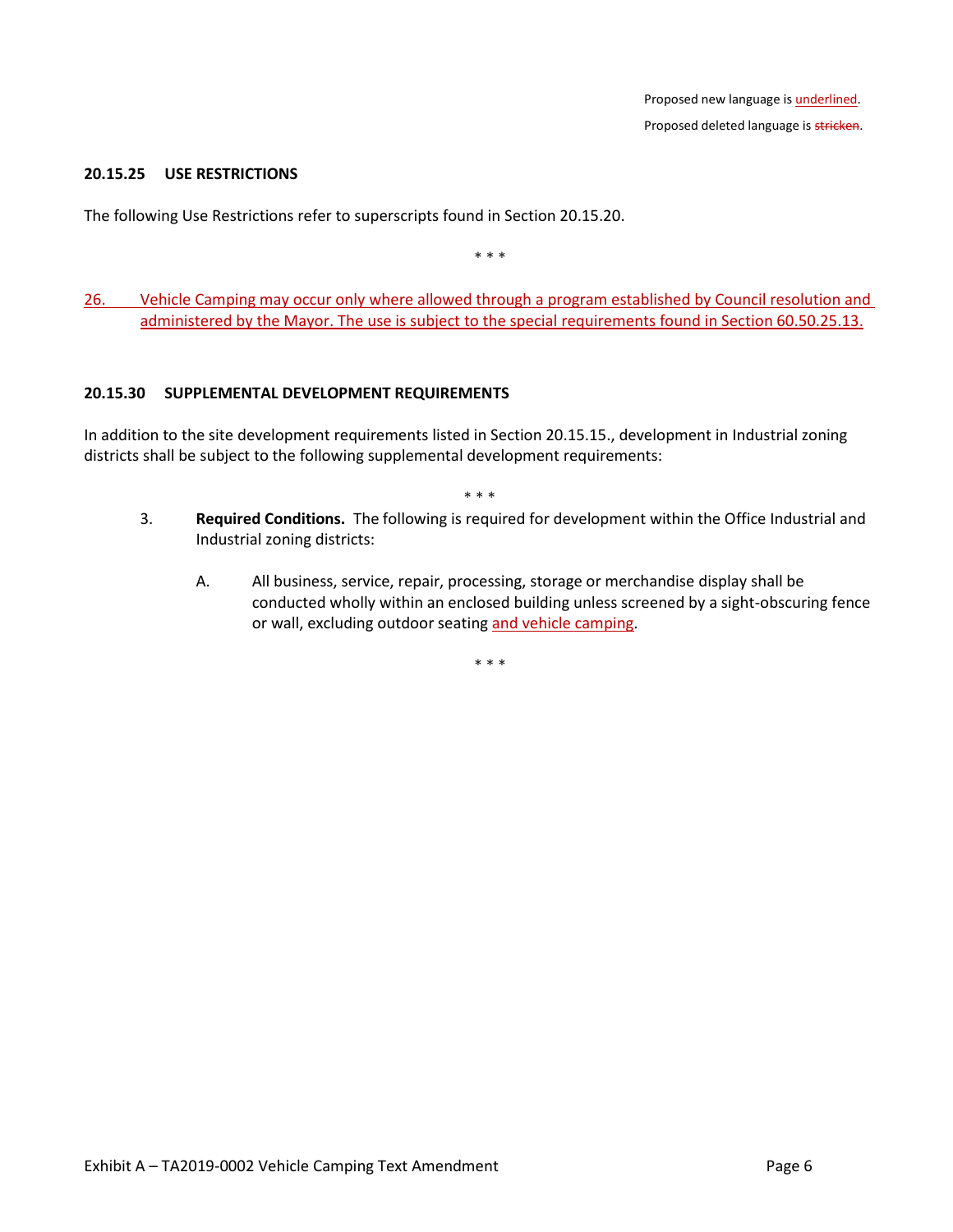Proposed deleted language is stricken.

**20.20.20 Land Uses**

The following Land Uses are Permitted (P), allowed with a Conditional Use (C) approval, or Prohibited (N) as identified in the following table for the Multiple Use zoning districts. All superscript notations refer to applicable Use Restrictions Section 20.20.25. [ORD 4576; January 2012] [ORD 4578; March 2012] [ORD 4706; May 2017] \* \* \*

| <b>Category and Specific Use</b><br><b>Superscript Refers to</b> |                                                                                                 | RC-<br><b>TO</b>  | RC-<br><b>OT</b>  | RC-<br>E.         | OI-<br><b>WS</b>    | $C -$<br><b>WS</b> | TC-<br><b>MU</b>        | TC-<br><b>HDR</b> | SC-<br><b>MU</b>  | $SC-$<br><b>HDR</b> | SC-<br>$\mathsf{s}$     | <b>SC-E1</b>     | SC-E3            |
|------------------------------------------------------------------|-------------------------------------------------------------------------------------------------|-------------------|-------------------|-------------------|---------------------|--------------------|-------------------------|-------------------|-------------------|---------------------|-------------------------|------------------|------------------|
| <b>Use Restrictions</b>                                          |                                                                                                 |                   |                   |                   | <b>P: Permitted</b> |                    | <b>C: Conditional</b>   |                   | N: Prohibited     |                     |                         |                  |                  |
| <b>Civic</b>                                                     |                                                                                                 |                   |                   |                   |                     |                    |                         |                   |                   |                     |                         |                  |                  |
| 22. Education                                                    | A. Commercial<br>Schools                                                                        | P                 | P                 | P                 | $\mathsf{C}$        | P                  | PCN <sup>33</sup><br>48 | P <sup>13</sup>   | P                 | P                   | P                       | P <sup>9</sup>   | C <sup>9</sup>   |
|                                                                  | <b>B.</b> Educational<br>Institutions                                                           | P                 | P                 | P                 | $C P^{67}$          | P                  | P                       | P                 | P                 | P                   | P                       | P <sup>9</sup>   | C <sup>9</sup>   |
| 23. Places of Worship                                            |                                                                                                 | P C <sup>48</sup> | P C <sup>48</sup> | P C <sup>48</sup> | N                   | P C <sup>48</sup>  | P C <sup>48</sup>       | P C <sup>48</sup> | P C <sup>48</sup> | P C <sup>48</sup>   | P C <sup>48</sup>       | P <sup>9</sup>   | N                |
| 24. Public Buildings, Services and<br>Uses                       |                                                                                                 | C                 | C                 | C                 | P                   | C                  | C                       | C                 | C                 | C                   | C                       | CP <sup>49</sup> | CP <sup>49</sup> |
| 25. Railroad<br>Tracks and<br><b>Facilities</b>                  | A. Passenger                                                                                    | $D^{50}$          | D <sub>50</sub>   | D <sub>50</sub>   | P                   | P                  | P                       | P                 | P                 | P                   | P                       | P                | P                |
|                                                                  | <b>B.</b> Freight                                                                               | P                 | P                 | P                 | $P^{51}$            | P                  | N                       | N                 | N                 | N                   | N                       | $P^{51}$         | $P^{51}$         |
| 26. Recreation                                                   | A. Public Parks,<br>Parkways,<br>Playgrounds, and<br><b>Related Facilities</b>                  | $\mathsf{C}$      | C                 | $\mathsf{C}$      | P <sup>52</sup>     | P                  | P                       | P                 | P                 | P                   | P                       | P <sup>53</sup>  | p <sub>53</sub>  |
|                                                                  | <b>B.</b> Recreational<br><b>Facilities</b>                                                     | D <sup>11</sup>   | D <sup>11</sup>   | D <sup>11</sup>   | P <sup>13</sup>     | P                  | C                       | $\mathsf{C}$      | C <sup>54</sup>   | C <sup>54</sup>     | P                       | N                | N                |
| 27. Social Organizations                                         |                                                                                                 | $p^{48}$          | $\mathsf{D}^{48}$ | $\mathsf{D}^{48}$ | N                   | P C <sup>48</sup>  | P C <sup>48</sup>       | P C <sup>48</sup> | P C <sup>48</sup> | P C <sup>48</sup>   | P                       | C                | C                |
| 28. Transit Centers                                              |                                                                                                 | $\mathsf{C}$      | C                 | N                 | $\mathsf{P}$        | P                  | $\mathsf{C}$            | $\mathsf{C}$      | C                 | $\mathsf{C}$        | <b>P</b>                | P                | P                |
| 29. Utilities                                                    | A. Utility<br>Substations and<br>Related Facilities<br>other than<br><b>Transmission Lines.</b> | $\mathsf{C}$      | $\mathsf{C}$      | $\mathsf{C}$      | $\mathsf{C}$        | C                  | $\mathsf{C}$            | N                 | $\mathsf C$       | $\mathsf{C}$        | $\mathsf{C}$            | $\mathsf C$      | C                |
|                                                                  | <b>B.</b> Transmission<br>Lines                                                                 | P                 | P                 | P                 | P                   | P                  | P                       | P                 | P                 | P                   | P                       | P                | P                |
| 30. Vehicle Camping <sup>69</sup>                                |                                                                                                 | $\overline{P}$    | P                 | $\overline{P}$    | $\overline{P}$      | $\overline{P}$     | $\overline{P}$          | $\overline{P}$    | $\overline{P}$    | $\overline{P}$      | $\overline{\mathsf{P}}$ | $\overline{P}$   | $\overline{P}$   |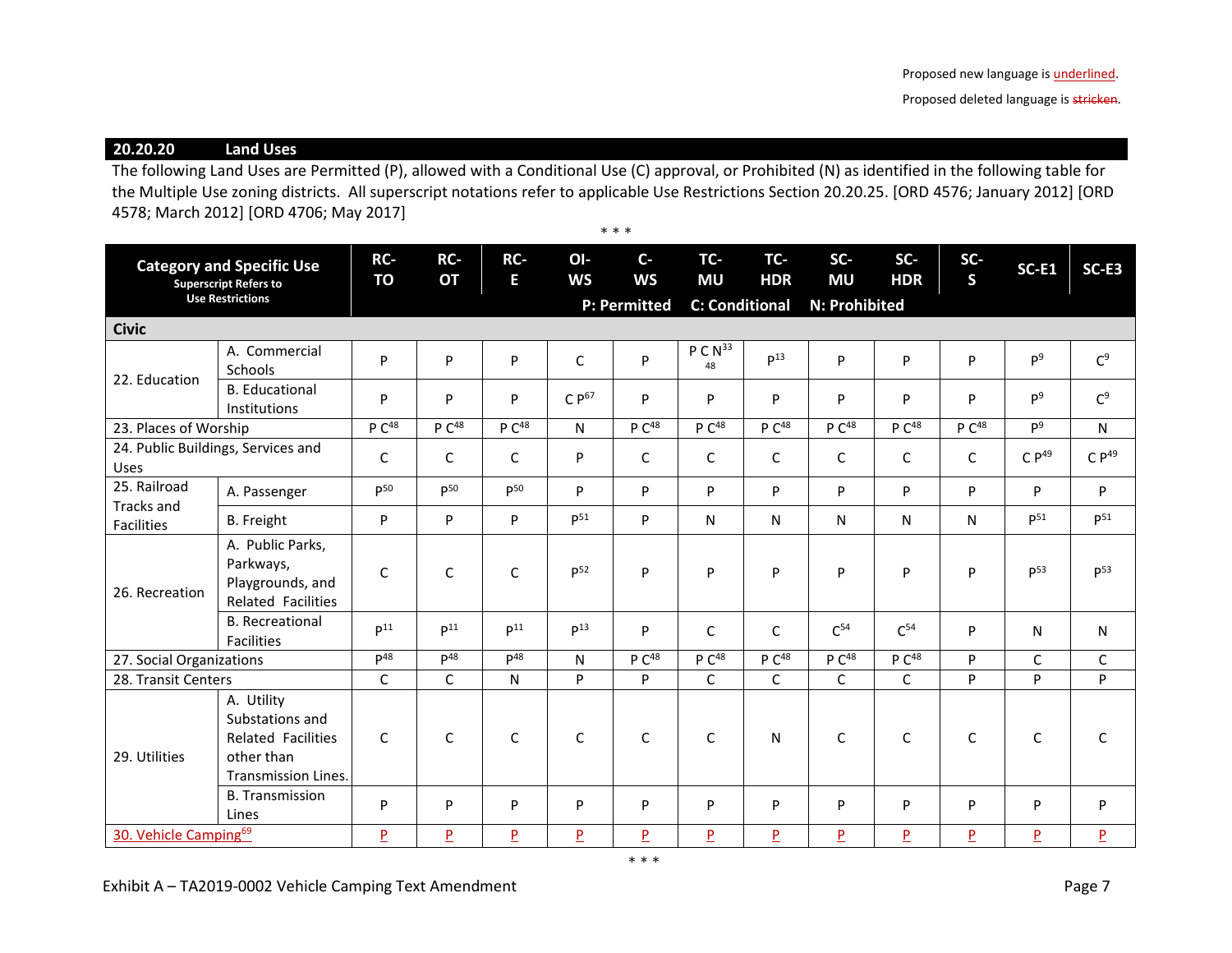### **20.20.25 USE RESTRICTIONS**

The following Use Restrictions refer to superscripts found in Section 20.20.20.

\* \* \*

69. Vehicle Camping may occur only where allowed through a program established by Council resolution and administered by the Mayor. The use is subject to the special requirements found in Section 60.50.25.13.

\* \* \*

### **20.20.35 OTHER SC-E ZONING REQUIREMENTS**

\* \* \*

- 2. Other required conditions:
	- A. All business, service, repair, processing, storage or merchandise display shall be conducted wholly within an enclosed building unless screened by a sight-obscuring fence or wall, excluding vehicle camping.